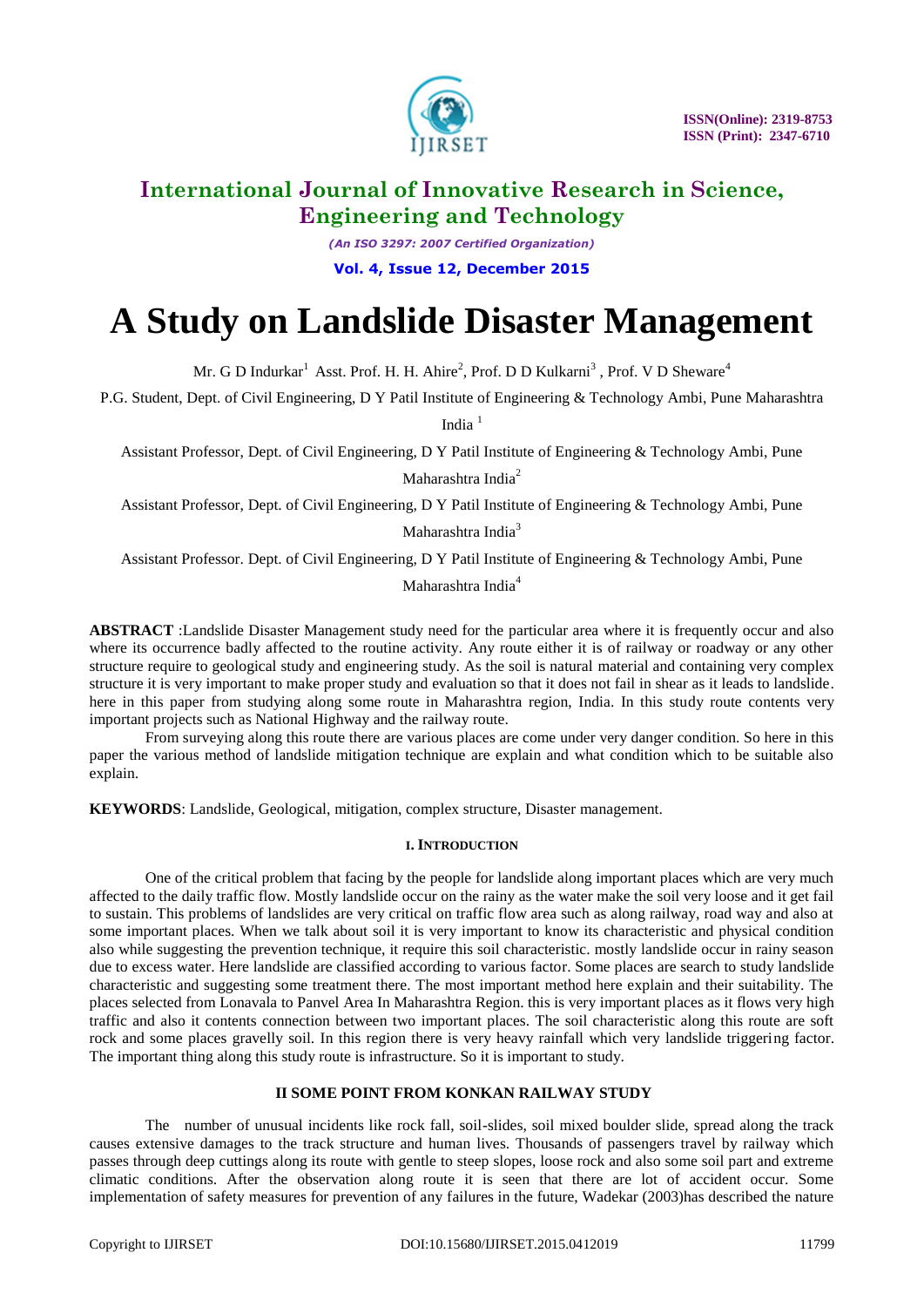

*(An ISO 3297: 2007 Certified Organization)*

#### **Vol. 4, Issue 12, December 2015**

of Konkan railway cuttings and various types of failure during rainy season, he also added that a continuous effort are made to stabilize cuttings to prevent boulder falls and soil boulder slides along the track by providing control measures like concrete retaining structures for soil cuttings and high strength steel nets for rock cuttings. Such type of activity is necessity for getting the proper implementation to make safe against landslide.

The study area are found very steep up to  $85^\circ$ slope at some locations and the remaining slopes are with a minimum of  $45^\circ$ , which also shows development of cracks during rainfall seasons. The frequency of train movement is high and the vibrations caused by the trains and minor tremors can trigger some local slides when the existing condition of the slope is highly prone to failure. So, it is necessary to study the region thoroughly and come out with the best result after a careful examination of all the contributing factors. Also there is roadways along route and as it blocks due to the rock fall or any kind of earth flow it block the traffic result in it gets impact on economy of this most tow most important cities.

Unless otherwise the evaluation is properly made on stability factors, the vulnerability is going to be high in future due to increasing traffic and developments. So, this area is taken into account for the study. Verandah Ghat of west coast of India concluded that the debris slide must have been due to a continuous cause of heavy rainfall. The landslide hazard zonation map of various active slide zone has been drawn and finally, out of the total area the various vulnerable zone.

#### **III. THEORY ABOUT LANDSLIDE**

Driving forces increase with increasing slope steepness and rock density, and, in the case of rotational failures, with increasing slope height. The resisting forces are due to the strength of the slope materials, strength added by roots, buttressing of the lower part of the slope by materials that have to be pushed or rotated out of the way before the upper part of the slope can move.

The landslide occur during the rainy season the landslide occur due to loosing soil mass it happen due to the water and the some other factor. What happened during summer season, sue loss of moisture the soil become very dry and the trees routs contracts due to this loosen the soil. And in rainy season water seeps under the soil in deep and slope fail.

The factor of safety of a slope is the ratio of resisting forces to driving forces, if the factor of safety is less than or equal to 1 (i.e.,  $\mathbf{F} \le 1$ ), the slope will fail because driving forces will equal or exceed the resisting forces. If **F** is significantly greater than 1, the slope will be quite stable. However if  $\bf{F}$  is only slightly greater than 1, small disturbances may cause the slope to fail. For example, if  $\mathbf{F} = 2$ , the slope has resisting forces twice as large as the driving forces, and it will be extremely stable. If, on the other hand,  $\mathbf{F} = 1.05$ , the slope's strength is only 5% greater than the driving forces, and slight undercutting or steepening, or very heavy rain, or seismic shaking may easily cause it to fail

From above some technical concept it can says that there is different technique to be applied for different situation. So in studying area of consideration it to be examine and find the due condition. Also in this area due to there is different soil condition in different places and also cause of landslide is different. There are various technique applied for landslide measure but in spite of that there is the landslide occurs so it can be conclude that that system is not efficient for to prevent the landslide. There are some landslide are as given in table 2 and there remedial measure are given in table 1. It very important to use this type of technique with proper planning and after some investigation of the physical and geological condition. This technique which are given work on some mechanism and save the movement of landmass. It very important planning for the study for various places and identify them for landslide before occurring and damaging the property for this purpose various cases of landslide and the situation to be study so as to familiar to landslide activities and what points that to be included in the landslide.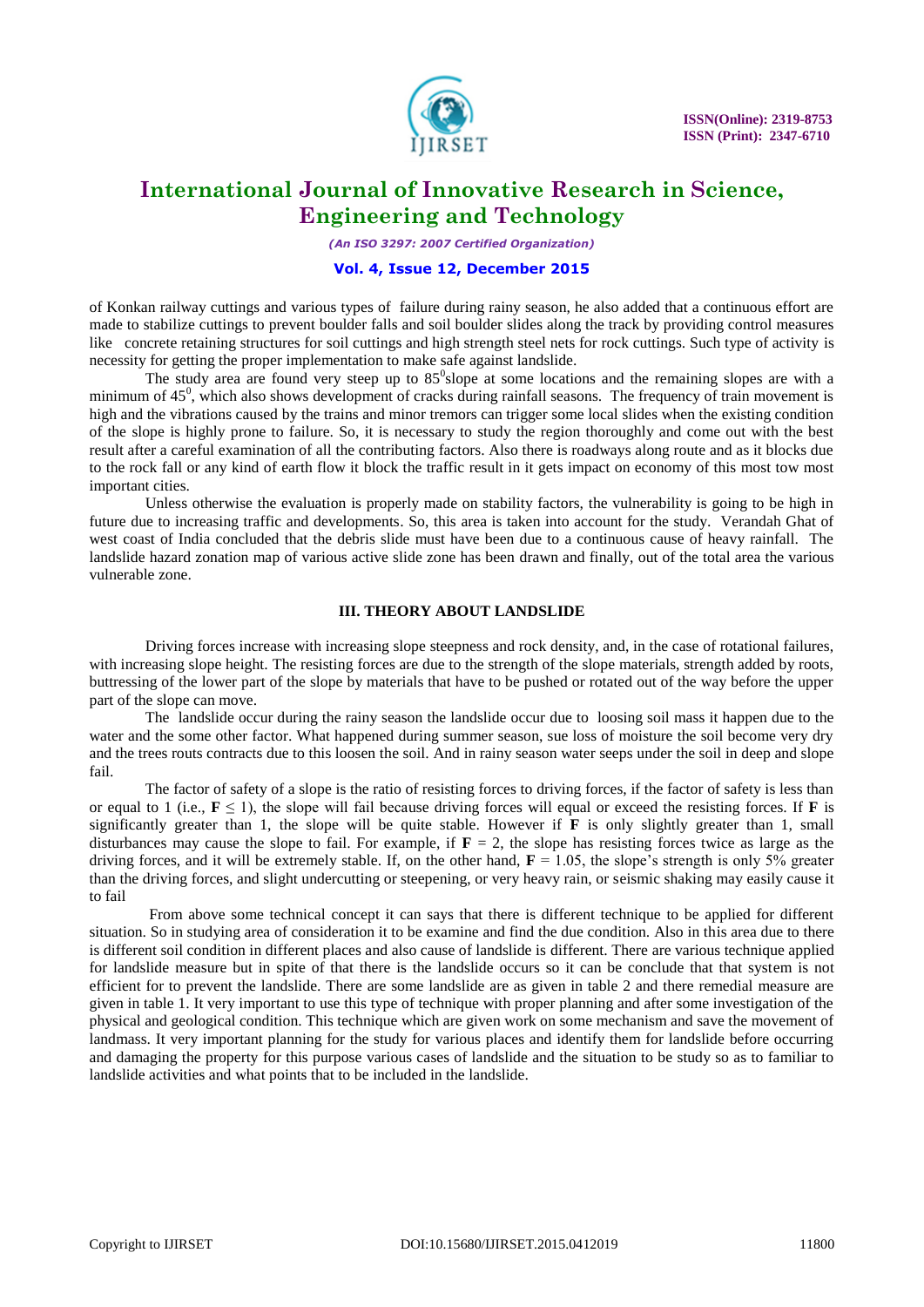

*(An ISO 3297: 2007 Certified Organization)*

#### **Vol. 4, Issue 12, December 2015**

#### **IV. TECHNIQUE USE TO PREVENT LANDSLIDE**

#### **Reducing the height of the slope**

Reducing the height of a cut bank reduces the driving force on the failure plane by reducing the weight of the soil mass and commonly involves the creation of an access road above the main road and the forming of a lower slope by excavation. Also, it is possible to excavate deeply and lower the main road surface if the right-of-way crosses the upper part of a landslide. This method is moderately efficient in increasing stability of slope.

#### **Backfilling with lightweight material**

A technique related to height reduction is to excavate the upper soil and replace it with a lightweight backfill material such as woodchips or logging slash. Then, covered with a thin layer of coarse aggregate, the backfilled material can form a foundation for limited-use traffic. **Strengthening Slopes**

There are numerous synthetic soil reinforcement materials in the market, and one example is a reinforcement material of plastic polymer stretched to form a lightweight, high-tensile-strength grid. The grid acts similarly to reinforcing mesh in concrete, adding strength to the shear strength of the soil.

#### **Rock-fill buttresses**

A simple method to increase slope stability is to increase the weight of the material at the toe, which creates a counterforce that resists failure. A berm or buttress of earth fill can be easily dumped onto the toe of a slope. Broken rock or riprap instead of soil is preferable, however, because it has a greater frictional resistance to shear forces and is also free draining, which reduces the problem of impeding ground-water flow.

#### **Retaining Walls:**

For all types of retaining walls, adequate drainage through the structure is essential because very high groundwater pressure can build up behind any retaining wall, leading to its failure. Drainage can be provided simply with a coarse backfill and foundation material. Timber crib walls are box structures built of interlocking logs and backfilled with coarse aggregate. They work by intersecting the critical sliding surface, thus forcing the potential failure surface to a deeper, less critical depth. The structure must be able to withstand: (1) shearing, (2) overturning, and (3) sliding at the base.

It must, therefore, be strongly built by burying to sufficient depth and extending beyond the critical failure plane. Crib walls are only effective where the volume of soil to be stabilized is relatively small. They are most efficient where a thin layer of unstable soil overlies a deeper, more stable layer of soil. Crib wall structures should have a volume equal to 10 to 15 percent of the volume of the soil to be stabilized. This relatively small volume provides little counterweight support at the toe; therefore, virtually the entire resistance to failure comes from the strength of the **Steel bin wall** 

A steel bin wall is formed from corrugated galvanized steel components bolted together to form a box and then filled with earth. The stability of a gravity wall is due to the weight of the wall itself, perhaps aided by the weight of soil in front of the wall. The bulk of the weight is from the contained soil, not the steel, and this should be kept in mind when the foundation is prepared.

#### **Gabion walls**

Gabions are wire mesh, boxlike containers filled with cobble-sized rock that are 10 to 20 centimeters (4 to 8 inches). A gabion retaining wall can also be constructed from stacked gabions. Gabion walls usually are inexpensive and are simple and quick to construct. Due to their flexibility, they can withstand foundation movement, and they do not require elaborate foundation preparation. Because of their coarse fill, they are very permeable and thus provide excellent drainage Gabion walls work because the friction between the individual gabion rows is very high, as is the friction between the basal row and the soil underneath. When failure occurs, it is almost always in the foundation soil itself. Three-tiered walls up to 2.5 meters (8 feet) high can usually be constructed without consulting any detailed engineering analysis. Higher walls are very heavy by nature of their added bulk and need larger base foundations and possibly counter forts for bracing of the wall. (A counter fort is a buttress bonded to the rear of walls, designed to improve stability.)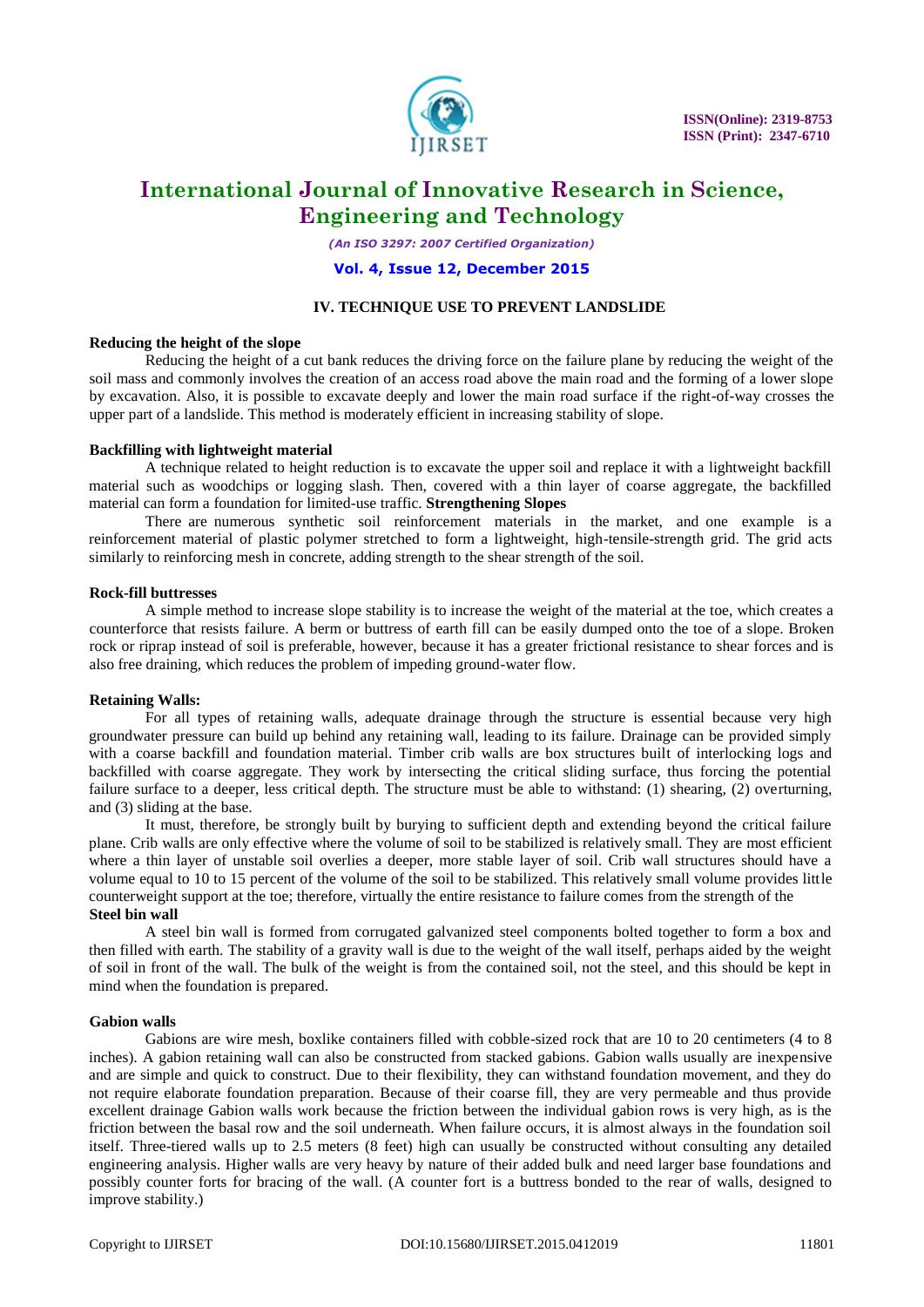

*(An ISO 3297: 2007 Certified Organization)*

#### **Vol. 4, Issue 12, December 2015**

#### **Shear Piles Wall**

Large-diameter piles can be placed into the toe of a slope to form a closely spaced vertical pile wall. Shear Pile walls are normally used as a pre excavation restraint system—the cut slope excavation takes place in front. Whereas large-diameter concrete pile and culvert pile walls have been used successfully on highways, wood or steel piles that are small in diameter have not. The piles should extend well below the potential failure surface and be firmly driven into firm subsoil. Surface drainage measures require minimal design and costs and have substantial stability benefits. They are recommended on any potential or existing slide. The two objectives of surface drainage are to prevent erosion of the face, reducing the potential for surface slumping, and to prevent infiltration of water into the soil, thereby reducing ground-water pressures. Subsurface drainage also is effective but can be relatively expensive.

#### **Slope Stabilization Using Vegetation:**

Seeding with grasses and legumes reduces surface erosion, which can under certain conditions lead to landslides. Planting with shrubs adds vegetative cover and stronger root systems, which in turn will enhance slope stability. If not controlled, surface erosion and small, shallow slope failures can lead to larger problems that cannot be controlled. Large-scale erosion requires applied engineering technology to correct and control.

#### **Shotcrete and Gunite:**

Shotcrete and gunite are types of concrete that are applied by air jet directly onto the surface of an unstable rock face. Shotcrete is an all-inclusive term to describe the spraying of concrete or mortar either by a dry- or a wet mix process. Gunite refers only to the dry-mix process in which the dry cementations mixture is blown through a hose to the nozzle, where the water is injected immediately before application. This is a rapid and relatively uncomplicated method commonly used to provide surface reinforcement between blocks of rock and also to reduce weathering and surface scaling. Shotcrete contains aggregate up to 2 cm in size and is more commonly used than gunite, which has smaller aggregate. Both materials can be applied rapidly by air jet so that large areas can be covered in a short time.

#### **Anchors, Bolts, and Dowels:**

These are tools composed of steel rods or cables that reinforce and tie together a rock face to improve its stability. Anchors are post-tensioned members used to support large blocks of rock, whereas bolts are shorter and support surface rock. Dowels are similar to bolts but are not post-tensioned. Reinforcing a rock slope with steel requires a specialist's knowledge of rock stability analysis, of grouting techniques, and of testing procedures. The determination of the orientation of the potential failure surfaces is crucial to a successful anchor system and requires a considerable amount of engineering experience.

#### **Debris-flow basins:**

They are used especially in areas where the debris must be contained so that soil and debris are stopped from flowing into sensitive ocean or river shorelines areas or where there are structures at the base of the slope that are vulnerable to debris-flow damage. These basins may eventually fill with the debris-flow deposits and must be emptied periodically or they will overflow. Commonly, large pieces of equipment such as dump trucks and power shovels are needed to empty the debris and carry it away. However, small basins can be emptied manually. They should be designed to be able to contain the maximum flow volumes of an area to prevent overtopping during a flow event.

| Sr. No | <b>Hazards</b> type          | <b>Technique</b>                      |
|--------|------------------------------|---------------------------------------|
|        | <b>Rock Slope Protection</b> | Shotcreting of slopes                 |
|        |                              | Grouting                              |
|        |                              | Provision of Rock Collecting Trenches |
|        | Passive protection system    | Control of Instability effects        |
|        |                              | Trenches, rock fences and             |
|        |                              | Rock fall protection                  |

## **TABLE NO.1 TREATMENT TO LANDSLIDE**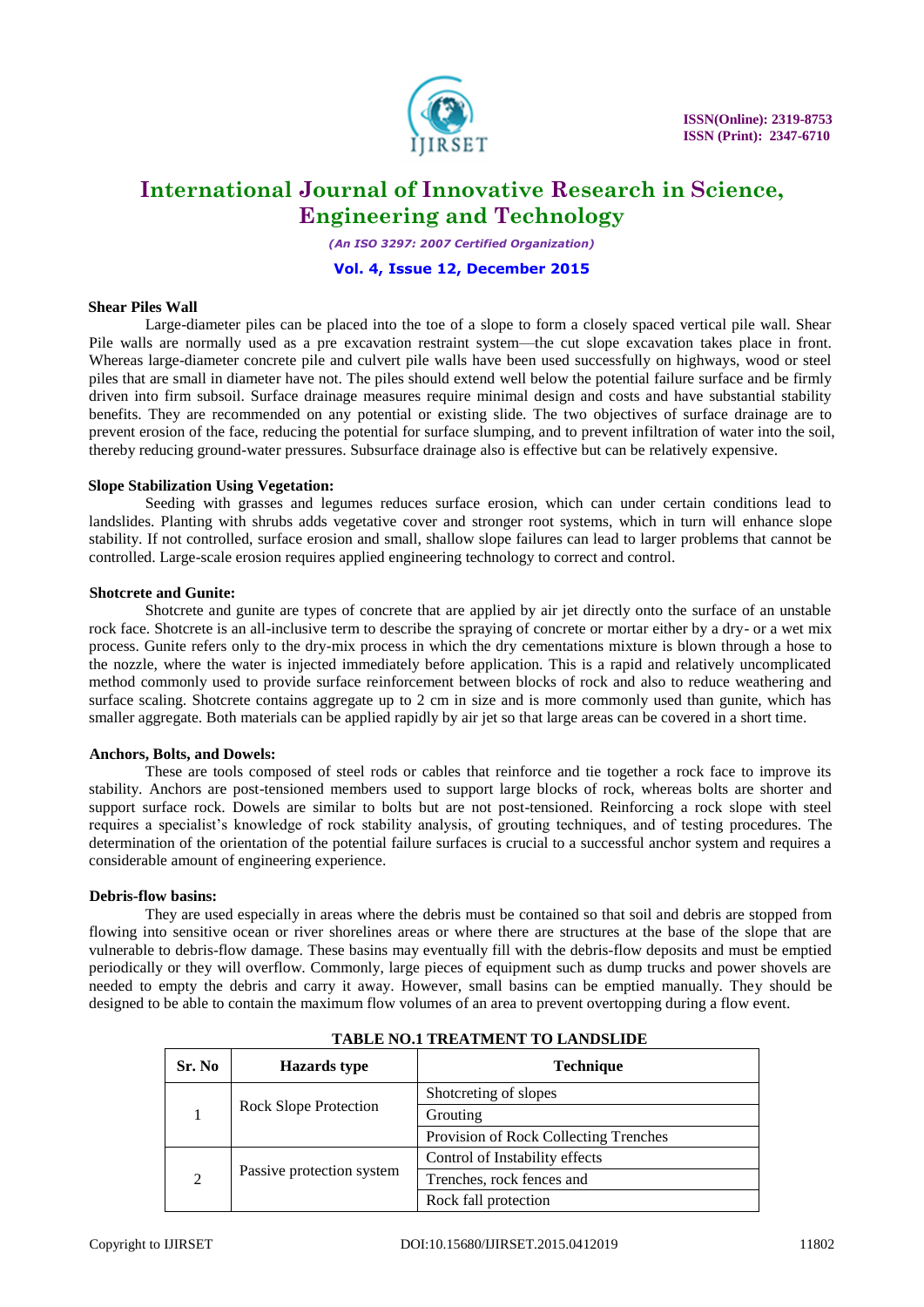

*(An ISO 3297: 2007 Certified Organization)*

### **Vol. 4, Issue 12, December 2015**

| 3 | Embankment          | Surficial revetments                             |
|---|---------------------|--------------------------------------------------|
|   |                     | Tie back anchors                                 |
| 4 |                     | Provision of Rock fall fences                    |
|   | Benching of Slopes  | Provision of Protection shades                   |
|   |                     | Provision of Rock Bolt                           |
|   |                     | Covering of slope with Coir netting or geo grid. |
| 5 | Soil bioengineering | Live Staking                                     |
| 6 | Wall                | Live crib wall                                   |
|   |                     | Vegetated rock gabion                            |
|   |                     | Vegetated rock wall                              |
|   |                     | Geolcell for slope stabilization                 |

#### **V. METHODOLOGY**

First of all a methodology was framed for this project. A field survey was carried out on the various spot along the Pune Mumbai westered patch. Field survey included talk with the local people around the spot taken. A field survey sheet was prepared and factor such instability slope, loose soil, less vegetation, water content, some infrastructure, geological condition etc. were studied. Normal test on soil sample was conducted for properties such as permeability moisture contents shear test etc. Analysis of observation was done. At some spot the existing structure were found to be inadequate and preferable suggestion and correction were provided. This study included study for landslide then find spot on patch and as per situation give measure.

#### **VI. DATA COLLECTION**

The Data was collected along the study patch and evaluate for the measure. As the rainfall is very important factor in landslide concerned so it is very necessity to get the data of rainfall to concerned area so that to identify the spot and impact. Land use and Land cover thematic maps have been prepared by using GIS software. During the data collection some spot are located to give remedial measure for safety against landslide. Table 4 shows the data collection along study route. The remedial measure are given to that spot and there causes are describe briefly in this study. This data was collected in rainy season as the triggering factor of landslide seen at that condition. The data were formulated as per the GPS coordinates on a route also the data collected as soil condition seen there. The spot selected as per impact and its vulnerability at that point. Along westered Ghat there are various places that are prone to landslide and there various causes which lead to landslide. Pune Mumbai patch is also a part of the westered ghat and contain the some important structure so some selective spot are presented here.

While data collection the most important thing to be consider as a important of places and also the impact and effect of the landslide over there. The overall detection of the spots is observing the condition over there. From the study of the throughout over route spot detected. While collecting the data of spot from the various strategy and the internet data for information getting easy to work. The values due to landslide loss is very big as compare due to structure providing there. It is seen from various strategy it shows as due to landslide occur and it consume resources and property loss. Also during rescue operation it require high investment and get very loss.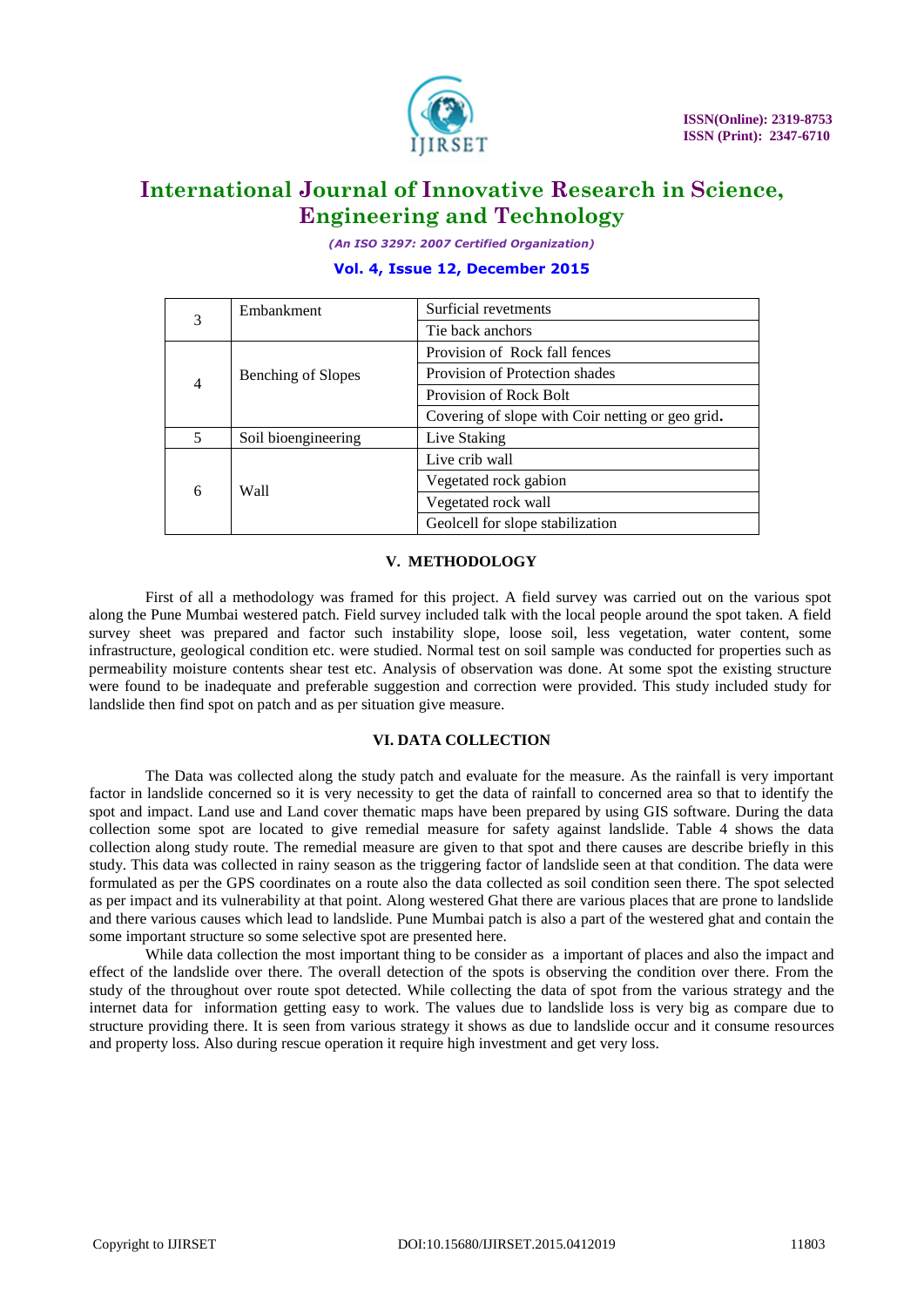

*(An ISO 3297: 2007 Certified Organization)*

## **Vol. 4, Issue 12, December 2015**

| , , , , , , , , , , , , , , , , , |                                                      |                                                       |  |  |
|-----------------------------------|------------------------------------------------------|-------------------------------------------------------|--|--|
| Sr.<br>N <sub>0</sub>             | <b>Place Name</b>                                    | Coordinate                                            |  |  |
| $\mathbf{1}$                      | Railway<br>Kamshet<br>Near<br>Station on the highway | $\overline{N18^0 45.88}$ ' E73 <sup>0</sup><br>32.55' |  |  |
| 2                                 | Near Kamshet Rly Station at<br>the base of highway   | $N18^{0}45.44' E73^{0}$<br>32.96'                     |  |  |
| 3                                 | Boraj Village                                        | N $18^0$ 44.51' E 73 <sup>0</sup><br>30.12'           |  |  |
| 4                                 | At Khandala<br>Railways<br>Station                   | $N18^{0}$ 75.38' E 73 <sup>0</sup><br>382'            |  |  |
| 5                                 | At Khandala Station<br>on<br>Highway                 | $N18^0$ 75.38' E73 $^0$<br>3720'                      |  |  |
| 6                                 | Near Khandala Station on<br>Highway                  | $N18^{0}76.76' E73^{0}$<br>3559'                      |  |  |
| 7                                 | The spot on Express<br>way<br>Near Khopoli Tunnel    | $N18^{0}76'$<br>$E73^{0}$ 36'                         |  |  |

#### **TABLE NO. 2 PLACES FOR STUDY TABLE NO. 3 TYPES OF LANDSLIDE**

| Sr. no. | <b>Types</b>            |
|---------|-------------------------|
| 1       | Falls                   |
| 2       | <b>Flows</b>            |
| 3       | Creep                   |
| 4       | Debris flow             |
| 5       | Debris avalanche        |
| 6       | Lahar                   |
| 7       | Lateral spreads Often   |
| 8       | Slides                  |
| 9       | Rotational landslide    |
| 10      | Translational landslide |
| 11      | Topple                  |

### **VII. SUGGESTIVE REMEDIAL MEASURE**

The above detected spot from study area on Mumbai Pune patch is required to detailed study and provide the corrective measure as per the physical and geological condition. Some places have some measures but they are unable to sustain that condition that is sometimes it is necessity to construct combination of landslide arresting structure. So here some treatment have suggested to make a proper structure at some places. During the study the along the patch some places detected. Here above some spot detected and some of them suggested proper method of landslide treatment and some places. We have completing the study and it detecting the place no 8 and after that some part here fall down which having net bolting but it require some grouting treatment.

At this patch is very important as per the economic point of view and the recent tragedy about that patch due to rock fall along expressway shows that the impact of transportation along the road which result in heavy loss of people who are related with this project. So as cost involve in this project but as compared to tragedies due to landslide it is important.

| Spot.<br>No. | <b>Place</b>                                       | <b>Measure</b>                                                                                                                                                                                                                |
|--------------|----------------------------------------------------|-------------------------------------------------------------------------------------------------------------------------------------------------------------------------------------------------------------------------------|
|              | Near Kamshet Railway Station<br>on the highway     | At this place there is no such structure of landslide avoiding, also here some<br>part have soil so it treated with Gabion walls and at second place there is<br>suitable of covering of slope with Coir netting or geo grid. |
|              | Near Kamshet Rly Station at the<br>base of highway | Here as there is versed condition so at this place provision of Rock-fill<br>buttresses type treatment is suitable.                                                                                                           |
|              | Boraj Village                                      | This place is similar case of Malin here proper drainage system with rerrace<br>bedding is essential. And also regular inspection of the water content to be<br>measure at rainy season.                                      |

### **TABLE NO. 4 REMEDIAL MEASURE SUGGESTED**